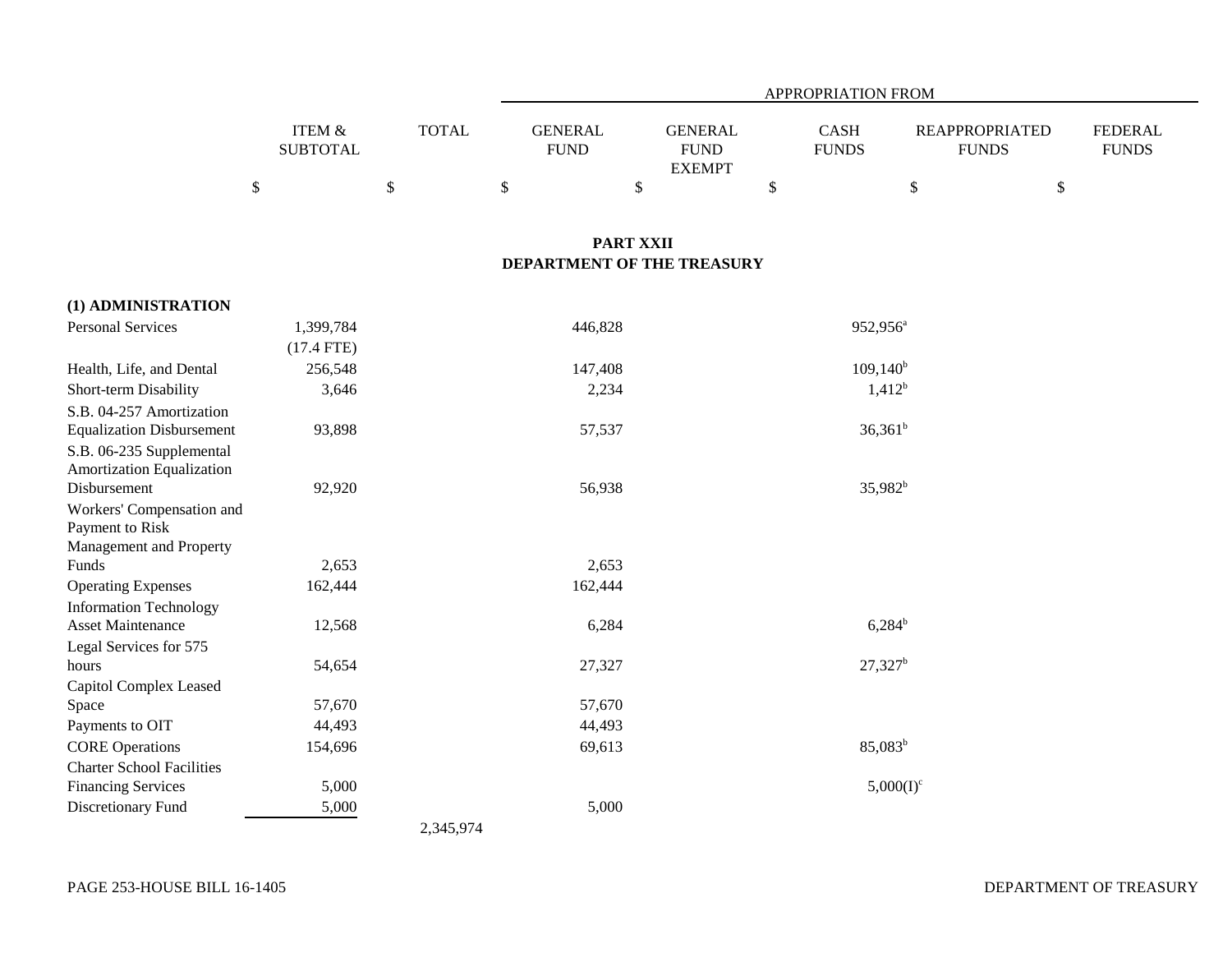|                                      |              |                        |                               | APPROPRIATION FROM   |                                       |                                |
|--------------------------------------|--------------|------------------------|-------------------------------|----------------------|---------------------------------------|--------------------------------|
| <b>ITEM &amp;</b><br><b>SUBTOTAL</b> | <b>TOTAL</b> | GENERAL<br><b>FUND</b> | <b>GENERAL</b><br><b>FUND</b> | CASH<br><b>FUNDS</b> | <b>REAPPROPRIATED</b><br><b>FUNDS</b> | <b>FEDERAL</b><br><b>FUNDS</b> |
|                                      |              |                        | <b>EXEMPT</b>                 |                      |                                       |                                |
|                                      |              |                        |                               |                      |                                       |                                |

<sup>a</sup> Of this amount, \$887,488 shall be from cash management transaction fees pursuant to Section 24-36-120, C.R.S., and \$65,468 shall be from the Unclaimed Property Trust Fund created in Section 38-13-116.5 (1) (a), C.R.S.

<sup>b</sup> These amounts shall be from the principal balance of the Unclaimed Property Trust Fund created in Section 38-13-116.5 (1) (a), C.R.S.

<sup>c</sup> This amount shall be from the Charter School Financing Administrative Cash Fund created in Section 22-30.5-406 (1) (c) (I), C.R.S. Money from the Charter School Financing Administrative Cash Fund is continuously appropriated and is included as information for purposes of complying with the limitation on state fiscal year spending imposed by Section 20 of Article X of the State Constitution.

#### **(2) UNCLAIMED PROPERTY PROGRAM**

| <b>Personal Services</b>         | 867,065   | $867,065^{\circ}$      |
|----------------------------------|-----------|------------------------|
|                                  |           | $(15.5$ FTE)           |
| <b>Operating Expenses</b>        | 336,619   | $336,619^a$            |
| Promotion and                    |           |                        |
| Correspondence                   | 200,000   | $200,000$ <sup>a</sup> |
| Leased Space                     | 58,922    | 58.922 <sup>a</sup>    |
| <b>Contract Auditor Services</b> | 800,000   | $800,000(I)^{6}$       |
|                                  | 2,262,606 |                        |

<sup>a</sup> These amounts shall be from the principal balance of the Unclaimed Property Trust Fund created in Section 38-13-116.5 (1) (a), C.R.S.

<sup>b</sup> This amount shall be from revenues collected by contract auditors. This amount is included in the Long Bill for informational purposes only and is continuously appropriated pursuant to Section 38-13-116.5 (2) (b), C.R.S.

### **(3) SPECIAL PURPOSE**

| Senior Citizen and Disabled  |             |                    |                      |
|------------------------------|-------------|--------------------|----------------------|
| Veteran Property Tax         |             |                    |                      |
| Exemption                    | 142,700,000 | $142,700,000(I)^a$ |                      |
| Highway Users Tax Fund -     |             |                    |                      |
| <b>County Payments</b>       | 208,476,193 |                    | $208,476,193(I)^{b}$ |
| Highway Users Tax Fund -     |             |                    |                      |
| <b>Municipality Payments</b> | 142,254,331 |                    | $142,254,331(I)^{b}$ |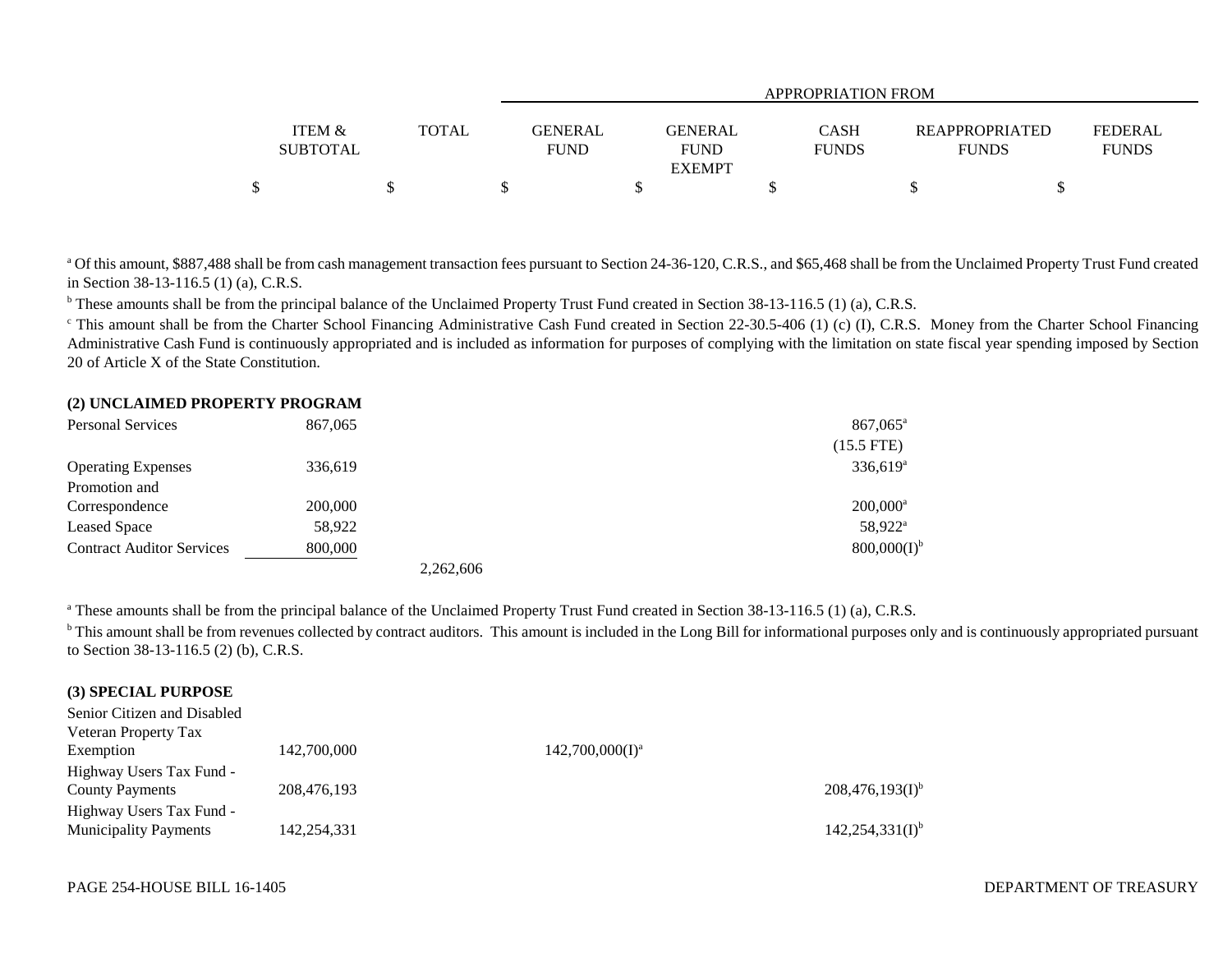|                                                 | APPROPRIATION FROM        |    |              |    |                               |    |                                                |    |                             |                                       |                                |
|-------------------------------------------------|---------------------------|----|--------------|----|-------------------------------|----|------------------------------------------------|----|-----------------------------|---------------------------------------|--------------------------------|
|                                                 | ITEM &<br><b>SUBTOTAL</b> |    | <b>TOTAL</b> |    | <b>GENERAL</b><br><b>FUND</b> |    | <b>GENERAL</b><br><b>FUND</b><br><b>EXEMPT</b> |    | <b>CASH</b><br><b>FUNDS</b> | <b>REAPPROPRIATED</b><br><b>FUNDS</b> | <b>FEDERAL</b><br><b>FUNDS</b> |
|                                                 | \$                        | \$ |              | \$ |                               | \$ |                                                | \$ |                             | \$<br>\$                              |                                |
|                                                 |                           |    |              |    |                               |    |                                                |    |                             |                                       |                                |
| Property Tax<br>Reimbursement for               |                           |    |              |    |                               |    |                                                |    |                             |                                       |                                |
| Property Destroyed by                           |                           |    |              |    |                               |    |                                                |    |                             |                                       |                                |
| <b>Natural Cause</b>                            | 2,221,828                 |    |              |    | 2,221,828                     |    |                                                |    |                             |                                       |                                |
| Lease Purchase of<br><b>Academic Facilities</b> |                           |    |              |    |                               |    |                                                |    |                             |                                       |                                |
| Pursuant to Section 23-<br>19.9-102, C.R.S.     | 17,775,175                |    |              |    |                               |    |                                                |    |                             | $17,775,175(I)^c$                     |                                |
|                                                 |                           |    | 513,427,527  |    |                               |    |                                                |    |                             |                                       |                                |

<sup>a</sup> Pursuant to Section 3.5 (3) of Article X of the State Constitution, this amount is not subject to the limitation on General Fund appropriations set forth in Section 24-75-201.1, C.R.S., because enactment of this constitutional provision by the people of Colorado constitutes voter approval of a weakening of such limitation. This amount reflects the estimate of the money that shall be paid to fully reimburse counties pursuant to Section 39-3-207 (4) (a), C.R.S., for lost property tax revenues as a result of property owners claiming the exemption.

<sup>b</sup> These amounts represent estimated allocations from the Highway Users Tax Fund, created in Section 43-4-201 (1) (a), C.R.S. These estimates of distributions of revenues to counties and municipalities pursuant to Sections 43-4-205, 207, and 208, C.R.S., are included for informational purposes for the purpose of complying with the limitation on state fiscal year spending imposed by Section 20 of Article X of the State Constitution.

<sup>c</sup> These amounts shall be from funds transferred from the Lease Purchase of Academic Facilities Pursuant to Section 23-19.9-102, C.R.S., line item in the Colorado Commission on Higher Education section of the Department of Higher Education.

# **TOTALS PART XXII**

| (TREASURY) | \$518.036.107 | $$146,008,257^a$ | $$354,252,675^b$ | $$17,775,175$ <sup>c</sup> |  |
|------------|---------------|------------------|------------------|----------------------------|--|
|            |               |                  |                  |                            |  |

<sup>a</sup> Of this amount, \$142,700,000 is not subject to the limitation on General Fund appropriations imposed by Section 24-75-201.1 (1) (a) (III) (A), C.R.S., and contains an (I) notation. <sup>b</sup> Of this amount, \$351,535,524 contains an (I) notation; \$350,730,524 represents allocations of Highway Users Tax Fund revenues to counties and municipalities pursuant to Sections 43-4-205, 207, and 208, C.R.S.

 $\textdegree$  This amount contains an (I) notation.

#### **GRAND TOTALS --OPERATING BUDGETS** $$26,987,067,029$   $$7,384,526,968^a$   $$2,566,465,180^b$   $$7,388,529,222^c$   $$1,540,567,479^d$   $$8,106,978,180^e$